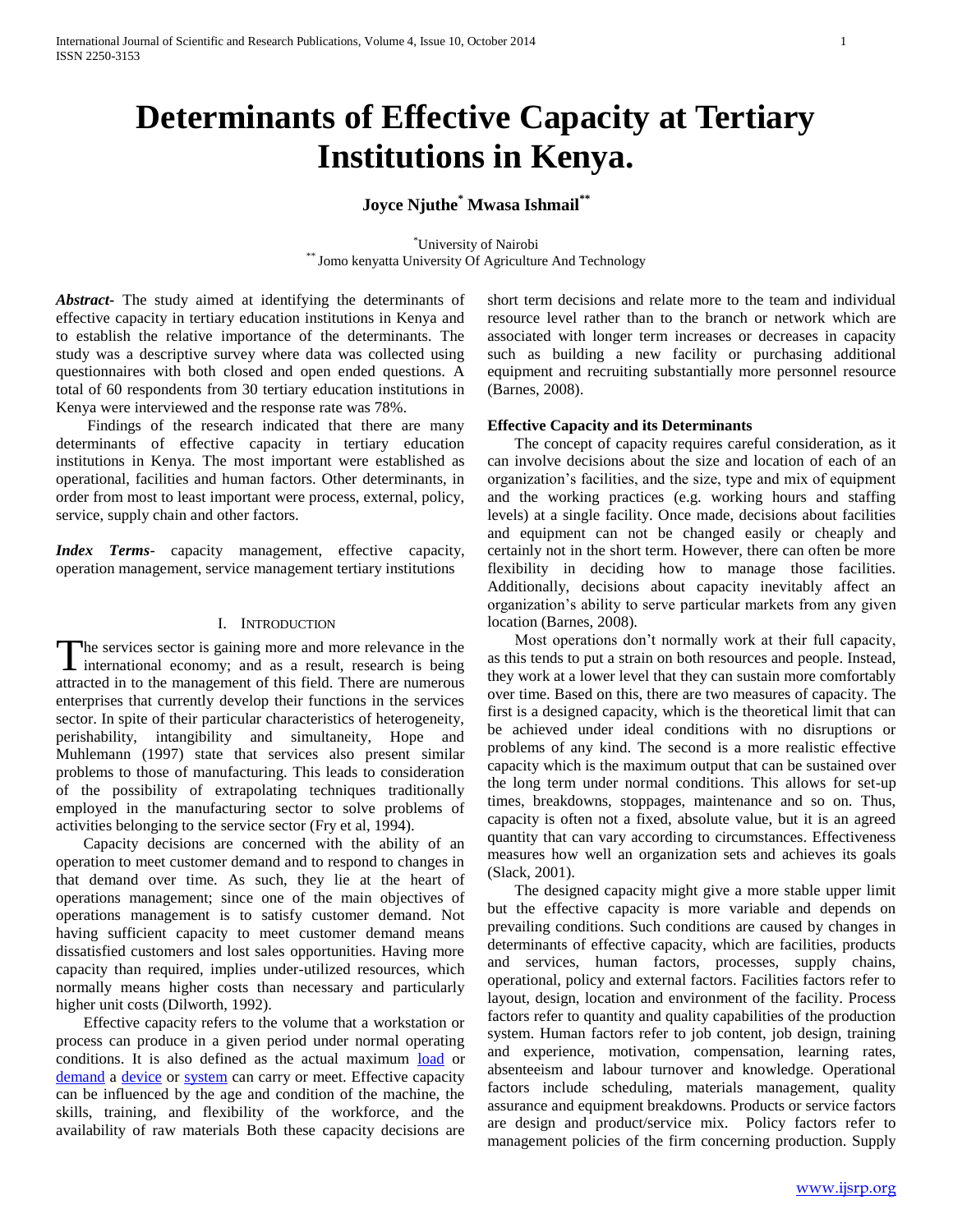chain factors refer to the capacities of each player in the chain, both upstream and downstream. External factors are product standards, unions, safety regulations, pollution control and environment standards, stability of society and government (vanLooy, 1998)

 Due to the high volatility of demand in services, capacity management is a must for every service delivery system if it is to offer high quality output. The education sector falls in the service industry. One of the characteristics of education service is that there is long time contact between the students and the lecturers, leading to loyalty. Capacity has to be well managed for that loyalty to be maintained (Fitzmmons et al, (1994).

 Ochieng' (2006) in his study on capacity management strategies concluded that, although capacity management is faced by many challenges, good capacity management strategies are vital to the improvement of service delivery systems. Svetlana and Marc (2005), in their study on decision support system for managing capacity utilization in universities concluded that there is a need for academic workload management.

 The above two studies highlighted the need for proper capacity management. To be able to manage capacity properly, the determinants of effective capacity in the specific industry need to be clearly understood. Once understood, the operations managers will then be able to manage each determining factor in the right way, thus leading to overall proper capacity management. It is in view of these observations that the need for carrying out research on determinants of effective capacity in tertiary educational institutions was established. The focus of this study was on Tertiary Educational Institutions in Kenya. The study sought to answer the question:

## II. RESEARCH ELABORATIONS

 Hayes et al (2005) defines capacity as the level of activity or output that can be achieved (by an operation, facility or organization) in a given period of time under normal working conditions. In a service setting, this might be the number of customers that can be handled between noon and 1pm. In manufacturing, this might be the number of books a printing firm can produce in a day. Capacity is a relative term; in an operations management context, it may be defined as the amount of resource inputs available relative to output requirements over a particular period of time (Klassen et al, 2002).

 According to Armistead and Clark (1994), capacity management is the process of planning, analyzing, sizing and optimizing capacity to satisfy demand in a timely manner and at a reasonable cost. They also see capacity management as a process with a broad scope that brings together business, service, and resource capacity needs to ensure optimal use of the resources to achieve the required levels of performance. In this regard, the manner in which capacity is managed is influenced by objectives which determine what must be achieved by an operating system structure, which influences what is feasible. Capacity management, therefore, is the most critical and strategic decision area of operations incorporating decisions on how to balance demand and the capacity of the service delivery system to satisfy the demand. A service firm's success or failure in the process of balancing quality of service and resource management, expressed in terms of resource productivity,

depends on its skill in managing capacity to match demand (Armistead 1991).

 Service capacity is related in many similar issues to manufacturing capacity, but there are several important differences. Jacobs et al., (2008) states that service capacity is more time- and location- dependent, it is subject to more volatile demand fluctuations and utilization directly impacts service quality. Services cannot be stored for later use, thus the capacity must be available to produce a service when it is needed. The service capacity must also be located near the customer. The capacity to deliver the service must be first distributed to the customer (either physically or through some communications medium); then the service can be produced (Donald, 2006).

 The volatility of demand on a service delivery system is much higher than that on a manufacturing production system for three reasons. First since services cannot be stored, inventory cannot smooth the demand as in manufacturing. Secondly, customers interact directly with the production system and these customers often have different needs, will have different levels of experience with the process, and may require different numbers of transactions. This contributes to greater variability in the minimum capacity needed. The third reason for the greater volatility in service demand is that it is directly affected by consumer behaviour. For example, demand for rooms at a hotel is higher during weekends than on weekdays (Jacobs, 2008).

Capacity can be refined into two useful definitions of capacity: Design capacity and effective capacity. Design capacity is the maximum rate of output achieved under ideal conditions. Effective capacity is usually less than design capacity owing to realities of changing product mix, the need for periodic maintenance of equipment, lunch breaks, coffee breaks, problems in scheduling and balancing operations, and other similar circumstances (Angus, 1995).

 In general, inadequate planning is a major limiting determinant to effective planning and sees the need to balance a firms operating capacity as one way of solving this problem (Armistead, 1991). Many organizations operate below maximum processing capacity, either because of an insufficient demand to completely fill the capacity, or as a deliberate policy to respond to every new order. Often, organizations have some parts of their operations below capacity while others are at their capacity ceiling. It is the parts at capacity ceiling which are the capacity constraints and are causing bottle necks for the whole operation. These parts would have to be improved to ease bottlenecks that constrain the whole operation (Armistead 1991).

 For efficient and satisfactory service delivery to the customer, operational factors such as appropriate scheduling and acceptable level of stock will be maintained to avoid late deliveries, while ensuring satisfactory after service support, inspections and quality control procedures. It is equally important to consider the acceptance level of performance in the face of external forces which include the need to comply with regulatory standards that demand heavy paper work. In summary therefore, the main determinants of effective capacity are facilities, product and service, process, human, policy, operational, supply chain and external factors (Thacker, 2009).

 The design, location, layout and environment of the facility where production of goods or delivery of services is done are important components of a business's overall operations, both in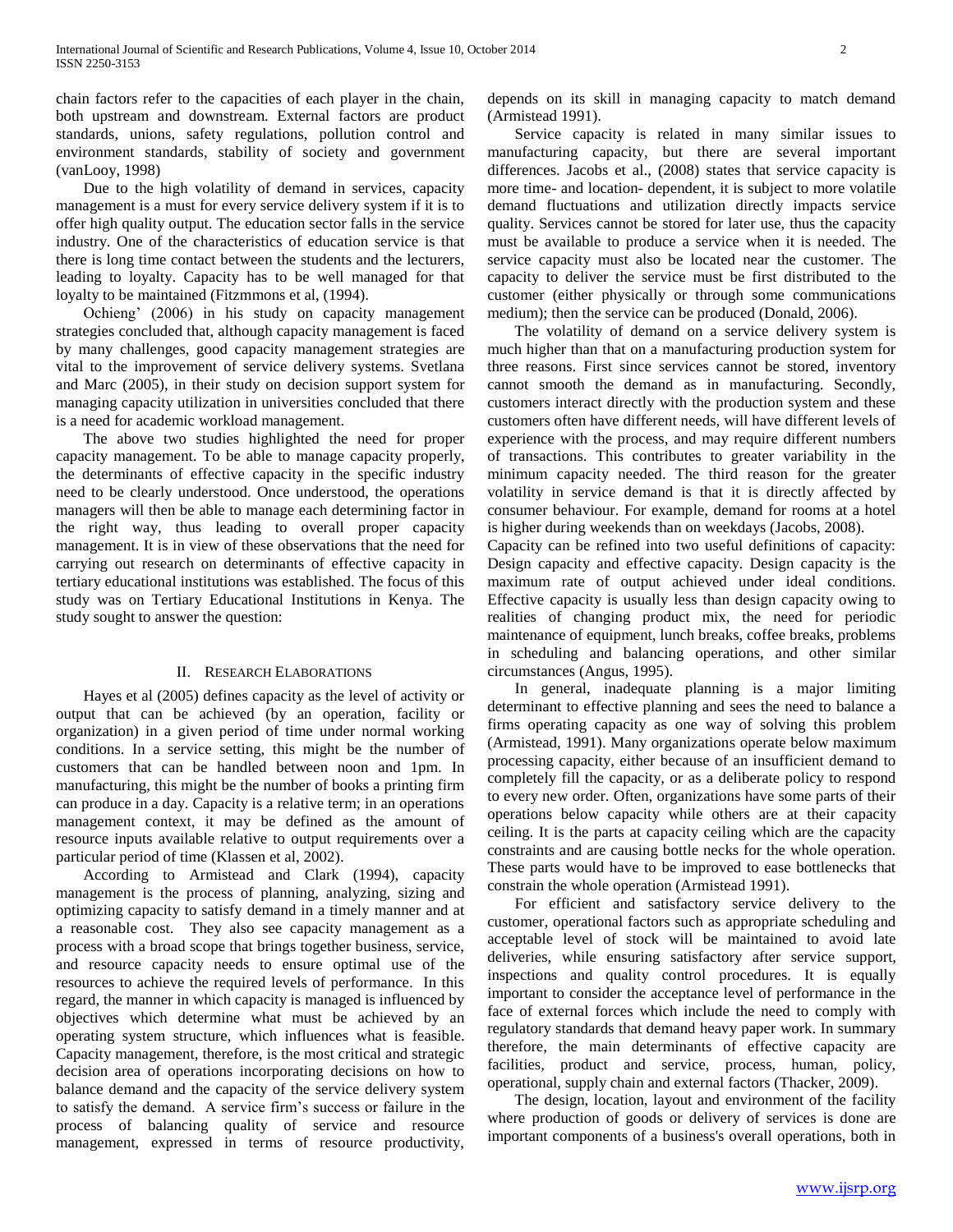terms of maximizing the effectiveness of the production process and meeting the needs of employees (Jacobs, 2008). Layout decisions entail determining the placement of departments, work groups within the departments, workstations, machines and stock-holding points within a production facility. The objective is to arrange these elements in a way that ensures a smooth workflow (in a factory) or a particular work pattern (in a service organization) and also ease flow of information (Sherali et al, 2003).

 A process is a set of logically related tasks or activities performed to achieve a defined business outcome (Hope, 1997). Product designers and manufacturing engineers are particularly interested in process capability and develop process capability studies to help them predict how well a process will meet the required specifications or tolerances and to specify the amount of control necessary as well as the equipment requirements. Process capability is a measure of the uniformity of a process, or in other words, a measure of the ability of the combination of inputs and resources- employees and other people, machines, methods and materials- to consistently produce a product or service within design specifications or tolerances. Inconsistency results in too much scrap rework and lost time; which leads to wasted material and labour time, and thus less capacity (in quality and quantity) (Namahias, 2001).

 Flexible processes also account for more effective capacity management. Flexible processes are epitomized by flexible manufacturing systems on one hand and simple, easily set up equipment on the other. Both of these technological approaches permit rapid low-cost switching from one product line to another, enabling economies of scope (Ignacio, 2006).

 Human capital is the contribution of people (their skills and knowledge) in the production of goods and services (Scarborough, 2003). Human capital contributes to the success of the firm in attaining its objectives and thus has to be properly managed. Human factors that affect capacity are job content, job design, training and experience, motivation, compensation, learning rates, absenteeism and labour turnover, and knowledge. Job content refers to all the data about an existing job, which activities are performed and what skills are required (Foot, 2008). Job design is the process of identifying tasks that each employee is responsible for completing. It affects job satisfaction and productivity. Jobs may be simplified, so that they involve few tasks, or they may be expanded, so that they involve many tasks (Lussier, 2009).

 Employees have to be taught how to perform a new job. Training is the process of teaching employees the necessary skills to perform a job. Development is ongoing education to improve skills for present and future conceptual, and decisionmaking skills in managerial and professional employees. Training and development constitute a good investment because they benefit individuals, and their organizations, and the economy as a whole. An employee who has done a job for some time has more experience in it and is most likely going to perform better. With time, he masters the processes and reduces the number of mistakes in the production or service delivery

process. This increases his output, thus increasing the capacity of the organization. This also leads to motivation of the employee (Bagley, 2007).

 The operations function is the 'doing' part of the organization and thus no organization can hope to be successful unless its operations are well managed. The activities of the operations function are central to achieving efficiency and effectiveness. Operations such as scheduling, materials management, quality assurance, maintenance policies and equipment breakdowns largely affect the effective capacity of the firm as it processes inputs into outputs (Dilworth, 2002).

 One of the most critical factors in a committed and collaborative relationship between supply chain partners is trust. If trust is present, it can improve the chances of a successful supply chain relationship; if not, transaction costs can rise through poor performance. Effective communication throughout the supply chain helps a company improve the efficiency of its supply and logistics operations. Networked communications enable all members of the chain to share essential market and operational information, improving productivity and reducing time-to-market. Regular marketing communication also builds teamwork by keeping all parties informed on developments that impact their operations. By bringing together all parties through communication, a company can build an extended enterprise that operates as a single, coordinated unit (Hines, 2004).

 A descriptive research design of a survey type was used to ascertain the determinants of effective capacity. Survey method of a cross sectional type is often used to study the general behaviour, attitudes, values and characteristics of a population through the collection of quantifiable information from the sample (Mugenda and Mugenda, 2003). Survey research is therefore a type of descriptive research.

 A simple random sample of 30 institutions was used. Two employees were selected from each institution, resulting in a sample of 60 respondents. These included the people in charge of operations for each institution. These individuals were selected because they are directly responsible for planning in their institutions. Primary data was used for the study. The data was collected using a structured questionnaire consisting of open- and closed – ended questions. The questionnaires were administered using the drop and pick later method. The respondents of this study were the officers in charge of operations in the selected institutions. The closed ended questions were analyzed quantitatively based on weighted means and standard deviations and presented in tables and charts.

#### III. RESULTS AND DISCUSSION

### **Facilities Location, Design and Layout**

 The location, design and layout of the facility affect the effective capacity of the institution. The study sought to establish the extent to which the various elements of facilities design, location and layout were important to the institutions. The findings of the study were as presented in table 4-3-1.

|        | <b>Descriptive statistics</b> |                      |
|--------|-------------------------------|----------------------|
| factor | <b>Mean</b>                   | <b>Std deviation</b> |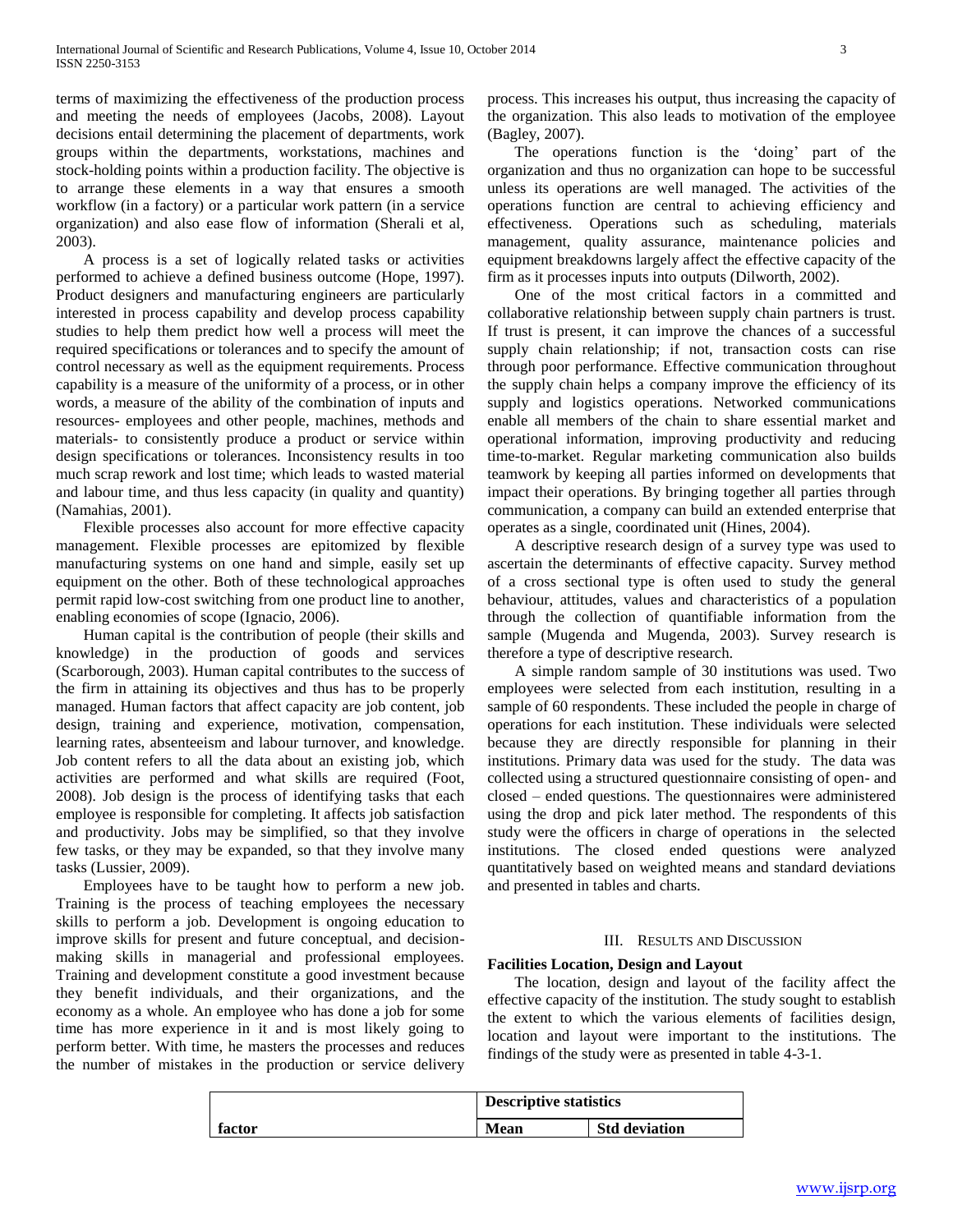|                          | 1.40 | 0.57 |
|--------------------------|------|------|
| space utilization        |      |      |
|                          | 1.57 | 0.76 |
| Government legislation   |      |      |
|                          | 1.57 | 0.79 |
| proximity to customers   |      |      |
|                          | 1.68 | 0.72 |
| safety factors           |      |      |
| ease of communication    |      |      |
| & support                | 1.77 | 0.82 |
|                          | 1.79 | 1.44 |
| ventilation $&$ lighting |      |      |
|                          | 2.13 | 1.03 |
| fast service delivery    |      |      |
|                          | 2.34 | 1.09 |
| minimizing total costs   |      |      |
|                          | 2.51 | 1.05 |
| Facility attractiveness  |      |      |
| <b>Overall mean</b>      | 1.86 |      |

 The results in show that space utilization, government legislation, proximity to customers, ease of communication and support and safety factors; ease of communication and support and ventilation and lighting were considered to be very important determinants of effective capacity (Mean=1). Fast service delivery, minimizing total costs and facility attractiveness were considered important determinants (Mean=2). This shows that facilities are considered very important as determinants of effective capacity in tertiary education institutions. They affirm Jacobs' (2008) proposition that; the design, location, layout and environment of the facility where production of goods or

delivery of services is done are important components of a business's overall operations, both in terms of maximizing the effectiveness of the production process and meeting the needs of employees.

#### **Service Factors**

 The output rate of a service determines its effective capacity, according to Rhyme (1998). This is depends on the service mix, uniformity and design. The study sought to establish the extent to which the various elements of service were important to the institutions.

|                       | <b>Descriptive statistics</b> |                       |
|-----------------------|-------------------------------|-----------------------|
| Factor                | mean                          | standard<br>deviation |
| Service Mix           | 2.64                          | 0.94                  |
| uniformity of service | 2.85                          | 1.03                  |
| service design        | 3.04                          | 1.44                  |
| <b>Overall mean</b>   | 2.29                          |                       |

 From the results in table it was found that service mix and uniformity of service were considered important determinants (Mean=2). Service design was considered a neutral determinant with a mean of 3.04. The relatively low overall mean (2.29) is an indication that these institutions fairly consider service factors as a determinant of effective capacity. This is because they customize their services so much to cope with the growing demand. It hence concurs with Rhyme's (1998) observation that customized services lead to less capacity.

#### **Process Factors**

 The tasks or activities in a process of offering a service determine the outcome of the service offered (Hope, 1997). These activities therefore determine the capacity of the institution. The study sought to establish the extent to which the various elements of process were important to the institutions.

|                     |      | <b>Descriptive statistics</b><br><b>Mean</b><br><b>Std deviation</b> |  |
|---------------------|------|----------------------------------------------------------------------|--|
|                     |      |                                                                      |  |
| Factor              |      |                                                                      |  |
| process capability  | 1.51 | 0.54                                                                 |  |
| process flexibility | 1.85 | 0.82                                                                 |  |
| process simplicity  | 2.79 | 1.43                                                                 |  |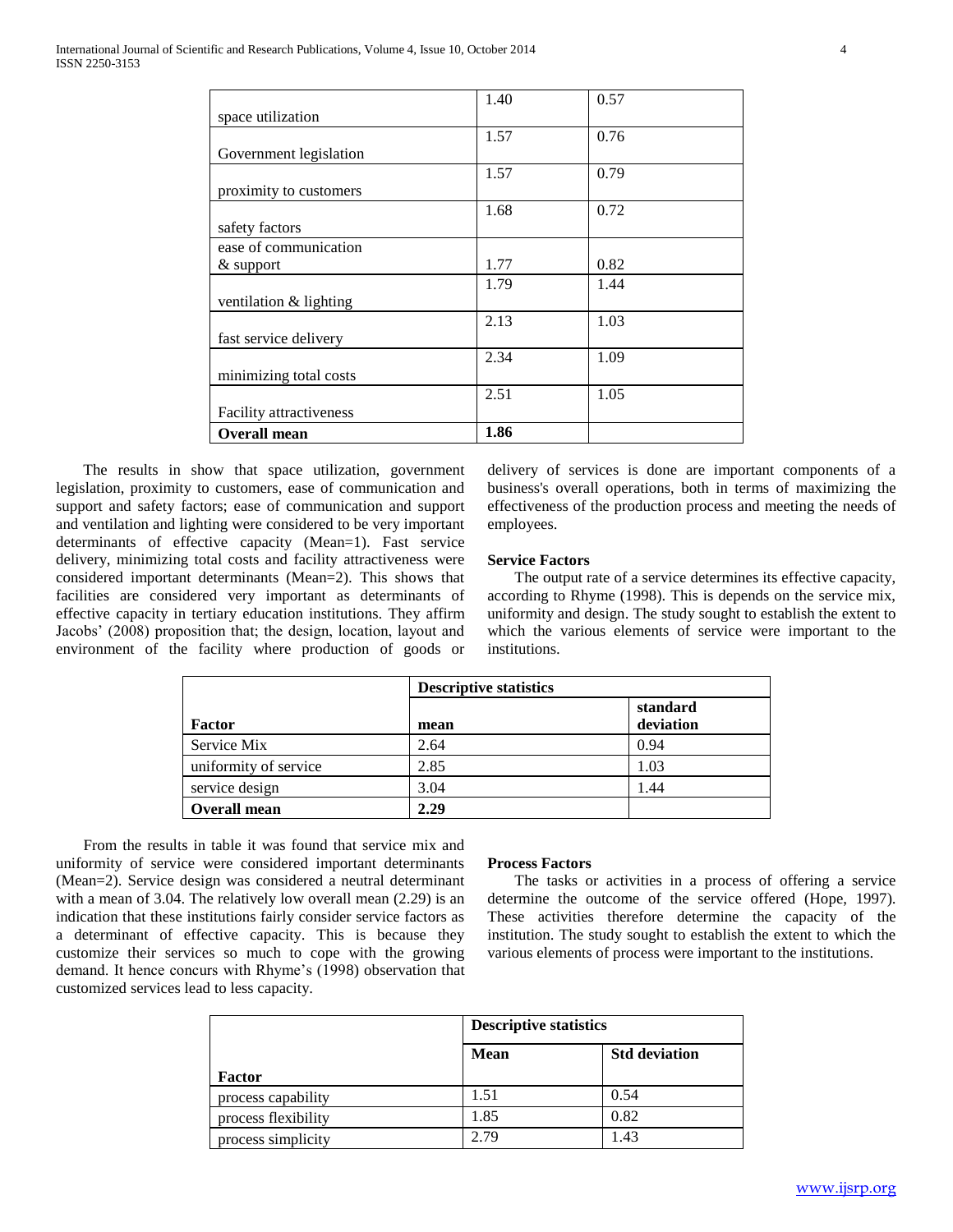| --<br><b>)verall</b><br>mean |  |  |
|------------------------------|--|--|
|------------------------------|--|--|

 From the responses in table it was found that process capability and process flexibility were considered to be very important determinants of effective capacity (Mean=1). Process simplicity was considered a neutral determinant with a mean of 2.79. This infers that process factors are important in effective capacity. This is in line with Namahias' (2001) proposition that process capability and flexibility contribute to more capacity.

#### **Human Factors**

 Human capital is essential to the operation of any business. According to Scarborough (2003) human capital contributes to the success of the firm in attaining its objectives and greatly affects its effective capacity. The study sought to establish the extent to which the various human factors were important to the institutions.

|                         | <b>Descriptive Statistics</b> |                      |  |
|-------------------------|-------------------------------|----------------------|--|
| <b>Factor</b>           | <b>Mean</b>                   | <b>Std deviation</b> |  |
| Labour turnover         | 1.68                          | 0.83                 |  |
| Job content             | 1.79                          | 0.62                 |  |
| Motivation              | 1.80                          | 1.66                 |  |
| Absenteeism             | 1.83                          | 0.68                 |  |
| Training and experience | 1.85                          | 1.17                 |  |
| Job design              | 1.96                          | 0.87                 |  |
| Compensation            | 2.17                          | 1.04                 |  |
| Learning rates          | 2.60                          | 1.16                 |  |
| <b>Overall mean</b>     | 1.96                          |                      |  |

 From the responses in table, it was found to a very great extent that tertiary education institutions consider labour turnover, job content, motivation, absenteeism, training and experience job design as factors determining their human capital (Mean=1). Compensation and learning rates were considered important determinants (Mean=2). The results show high rating of human factors as determinants of effective capacity in tertiary education institutions. This affirms Foot's (2008) observation that; Knowledge is the firm's sole capability and is important to

sustained capability to compete. She further concluded that organizational performance depends significantly on how the organization manages knowledge.

### **Policy Factors**

 Management policies regarding the operations of the business affect its capacity (Barnes, 2008). The study sought to establish the extent to which the various policy factors were important to the institutions.

|                                | <b>Descriptive statistics</b> |                    |
|--------------------------------|-------------------------------|--------------------|
|                                | Mean                          | standard deviation |
| no. of working hours per week  | 1.80                          | 0.84               |
| performance measurement system | 2.44                          | 1.07               |
| other capacity cushions        | 3.09                          | 1.35               |
| excess labour                  | 3.17                          | 1.45               |
| <b>Overall mean</b>            | 2.63                          |                    |

 From the responses in table, number of working hours per week was considered to be a very important determinant of effective capacity (with a mean of 1.8). Performance measurement system was considered to be an important determinant of effective capacity (with a mean of 2.44). Excess labour and other capacity cushions were considered neutral determinants (Mean=3). The overall mean of 2.63 indicates that policy issues are important to the effective capacity of the institutions. Indeed the mean of 1.8 in number of working hours per week affirms Barnes' (2008) proposition that capacity is

particularly affected by management policies with regard to the number of hours worked each week.

#### **Operational Factors**

 The activities of the operations function are central to achieving efficiency and effectiveness of its capacity, as observed by Hill (2005). The study sought to establish the extent to which the various operational factors were important to the institutions.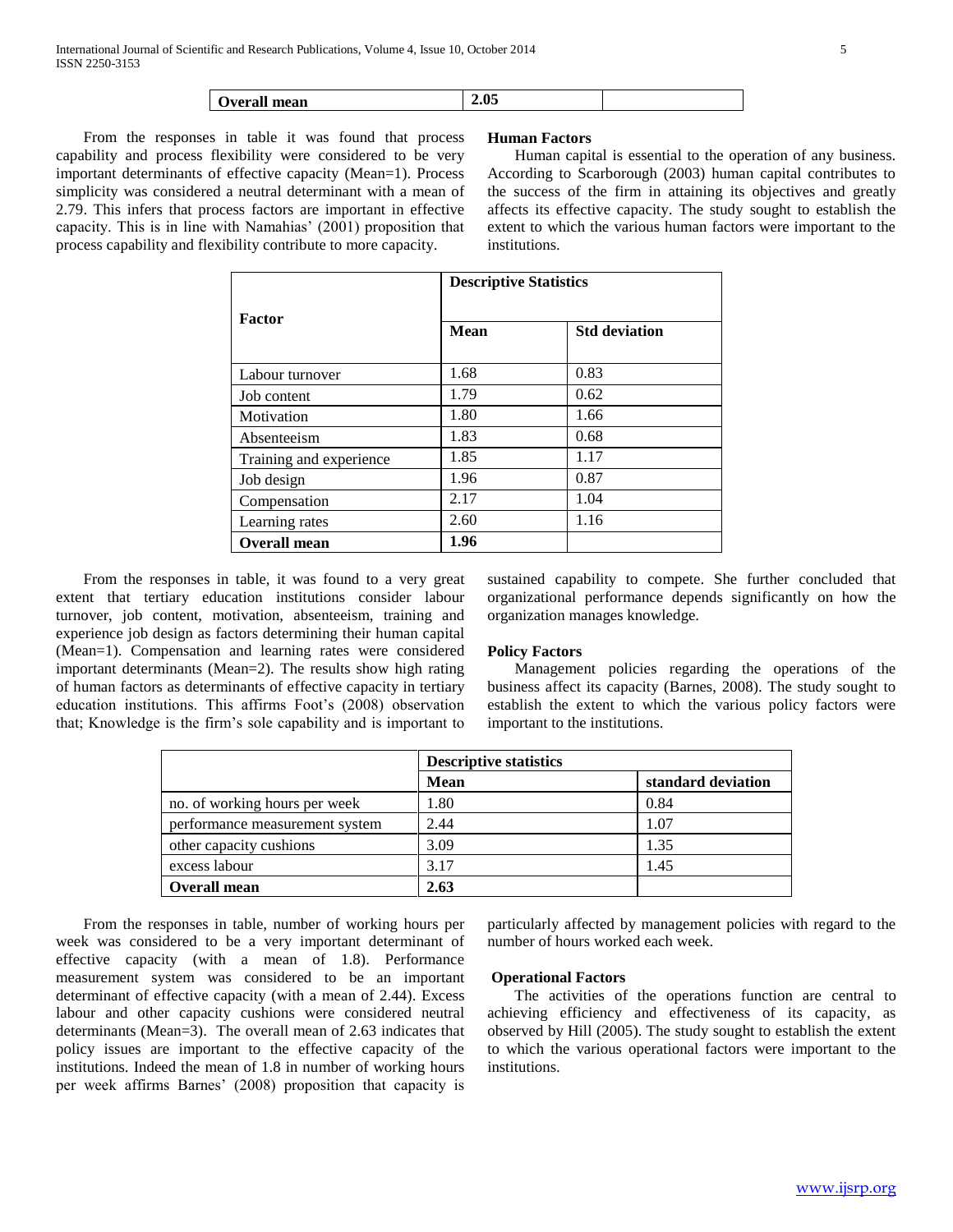|                                     | <b>Descriptive Statistics</b> |                      |
|-------------------------------------|-------------------------------|----------------------|
| Factor                              | <b>Mean</b>                   | <b>Std deviation</b> |
| scheduling/timetable                | 1.36                          | 0.69                 |
| equipment<br>managing<br>breakdowns | 1.96                          | 0.77                 |
| materials management                | 2.06                          | 1.00                 |
| quality assurance                   | 2.19                          | 1.01                 |
| <b>Overall mean</b>                 | 1.89                          |                      |

 From the results in table it was found that scheduling/timetable and managing equipment breakdowns were considered to be very important determinants of effective capacity (Mean=1). Materials management was considered an important determinant (Mean=2.06). Quality assurance was considered a neutral determinant (Mean=3.81). The very high overall mean of 1.89 shows that this function is very important to the effective capacity of tertiary education institutions. It is in agreement with Dilworth's (2002) observation that; the operations function is the 'doing' part of the organization and thus no organization can hope to be successful unless its operations are well managed. He also argued that the activities of the operations function are central to achieving efficiency and effectiveness.

#### **Supply Chain Factors**

 Rahman (1998) in his study on the Theory of Constraints concluded that each of the players in the supply chain has its own capacity limits, and thus affects the effective capacity of the entire system. The study sought to establish the extent to which the various supply chain factors were important to the institutions.

|                              | <b>Descriptive Statistics</b> |                      |
|------------------------------|-------------------------------|----------------------|
|                              | <b>Mean</b>                   | <b>Std deviation</b> |
| Factor                       |                               |                      |
| matching of supply to demand | 2.60                          | 1.12                 |
| effective communication      | 2.62                          | 1.55                 |
| trust among partners         | 2.83                          | 1.29                 |
| supply chain visibility      | 3.34                          | 1.33                 |
| performance metrics          | 3.45                          | 1.39                 |
| <b>Overall mean</b>          | 2.97                          |                      |

 From the results in table, important determinants of effective capacity related to supply chains were found to be matching of supply to demand, effective communication and trust among partners (Mean=2). Supply chain visibility and performance metrics were considered neutral determinants (Mean=3). The results indicate that supply chain factors are considered as determinants of effective capacity in tertiary education institutions. This is in line with Rahman's (1998) proposition

that; a firm's ability to use its own capacity is often directly dependent on capacity up and down the supply chain.

#### **External Factors**

 Any business operates in an environment where there are definitely forces beyond its control, as indicated by Donald, (2006). The study sought to establish the extent to which the various external factors were important to the institutions.

|                          |             | <b>Descriptive Statistics</b> |  |
|--------------------------|-------------|-------------------------------|--|
|                          | <b>Mean</b> | <b>Std deviation</b>          |  |
| Factor                   |             |                               |  |
| market service standards | 1.57        | 0.71                          |  |
| safety regulations       | 2.11        | 0.90                          |  |
| stability of society     | 2.60        | 1.18                          |  |
| <i>&amp;government</i>   |             |                               |  |
| pollution control&       | 2.72        | 0.96                          |  |
| environment standards    |             |                               |  |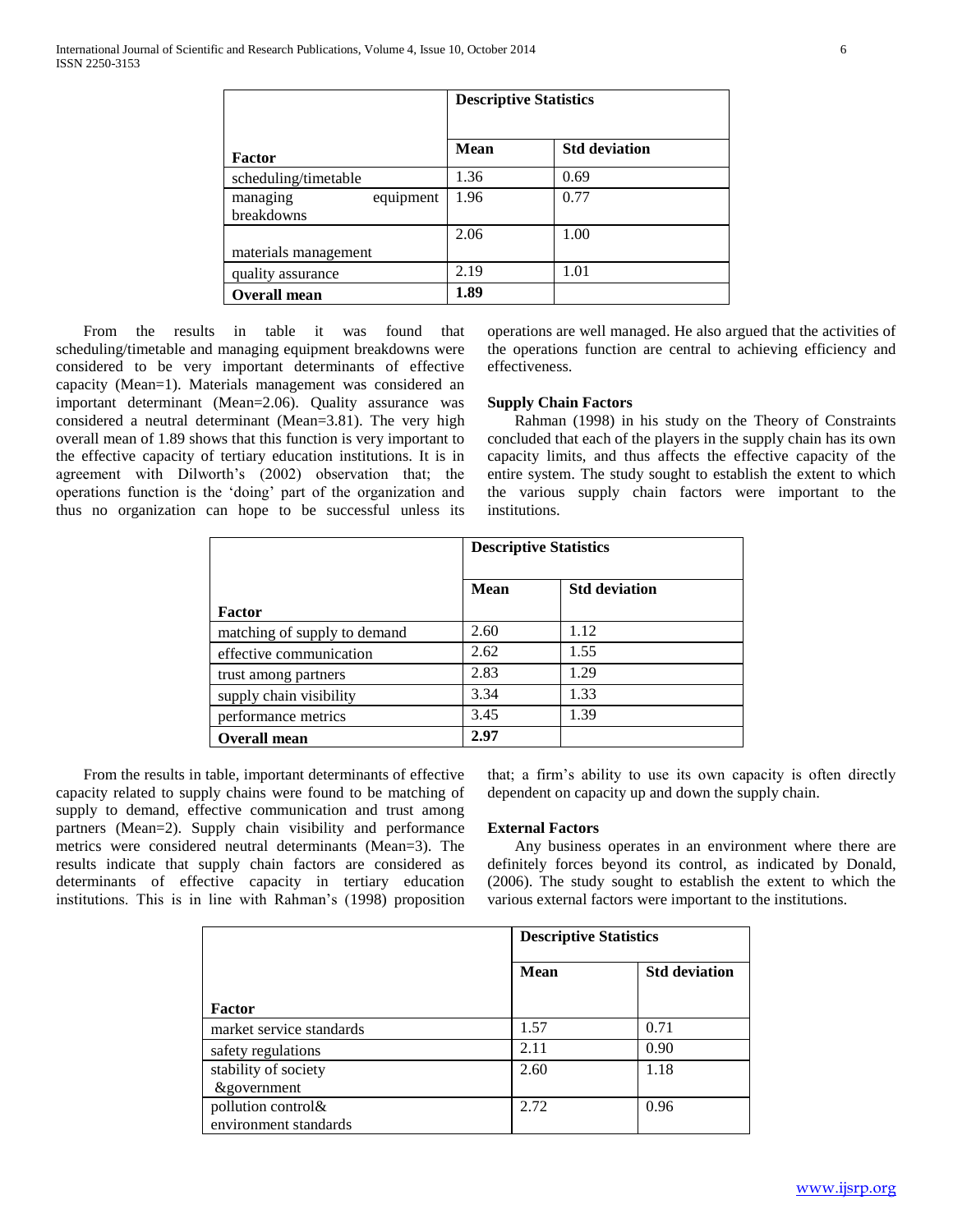| trade/workers unions | 3.00 | 1.56 |
|----------------------|------|------|
| Overall mean         | 2.53 |      |

 From the results in table, it was found that market service standards was considered to be a very important determinant of effective capacity (with a mean of 1.57). Safety regulations, stability of society and government and pollution control and environment standards were considered important determinants (Mean=2). Trade/workers unions were considered to be a neutral determinant (with a mean of 3). These results show that external factors are important determinants of effective capacity. The high mean of 1.57 for market service standards affirm Klasssen's

(2002) statement that; the market sets the product/service standards, and the firm has to comply with that standard so as to remain competitive in the market.

#### **Other Factors**

 There are other factors which affect capacity, but do not directly fit in any of the above named groups. The study sought to establish the extent to which other factors were important to the institutions.

|                                | <b>Descriptive statistics</b> |                      |
|--------------------------------|-------------------------------|----------------------|
|                                | Mean                          | <b>Std deviation</b> |
| Factor                         |                               |                      |
| total quality management       | 2.70                          | 1.48                 |
| IT based information system    | 2.85                          | 1.47                 |
| part time employees            | 3.02                          | 1.52                 |
| business process reengineering | 3.26                          | 1.61                 |
| organizational learning        | 3.40                          | 1.27                 |
| outsourcing                    | 3.57                          | 1.35                 |
| <b>Overall mean</b>            | 3.13                          |                      |

 From the results in table, it was found that total quality management and IT based information systems were considered an important determinants (with a mean of 2). Part-time employees, business process reengineering, organizational learning, and outsourcing and were considered to be neutral determinants (Mean=3). The results show that there is a relatively low extent to which these factors are considered as determinants of effective capacity. However, total quality management and IT based information system stands out in this group with a mean of 2. This affirms how needful it is for education institutions to offer good quality services, with IT as an enabler as proposed by Barnes (2008).

#### **REFERENCES**

- [1] Angus W.L (1995) Managing Capacity And Demand In A Resource Constrained Environment; Lessons For The NHS. Journal of Management in Medicine vol9 no, 5
- [2] Armistead, C.G. (1991). Resource Productivity management in the services sector, Cranfield school of management working paper 20/91.
- [3] Armistead C. G., Clark, G.(1994) The Coping Capacity Management Strategy In Services And The Influence On Quality Performance, International Journal of Service Industry Management vol 5, no.2 (1994) p 5-22
- [4] Barnes David (2008). Operations Management: An International Perspective. Thomson Learning
- [5] Dilworth J.B (1992), Operations Management; Design, Planning and Control for Manufacturing and Services, McGraw-hill New York, NY
- [6] Donald Waters. (2006) Operations Strategy, Thomson Learning.
- [7] Fitzsimmons et al (1994) Service management for competitive advantage 1st Ed McGraw- hill New York NY
- [8] Foot Margaret and Caroline Hook (2008), Introducing Human Resource Management, 5th Edition, Prentice Hall
- [9] Fry T.D et al (1994) A Service Oriented Manufacturing Strategy. International Journal of Operations and Production Management, vol 14, no.10, pp17-29.
- [10] Gerald Grace (1995). School Leadership: Beyond Education Management: An Essay on Policy Scholarship. The Farmer Press.
- [11] Hayes R., Pisan G., Upton D. and Wheelwright S. (2005). Operations Strategy and Technology: Pursuing the Competitive edge. New York: John Wiley
- [12] Hines, T. 2004. Supply chain strategies: Customer driven and customer focused. Oxford: Elsevier.
- [13] Hope .C. et al (1997) Service Operations Management, Prentice- Hall Europe, London
- [14] Ignacio G. et al (2006) Strategic Capacity Management without Modular Manufacturing and Outsourcing; A Case Study. Journal of Business and Economics Research. Vol.4.no.4 pp.83-94
- [15] Jacobs F. Robert, Richard B. Chase and Nicholas J. Aquilano (2009) Operations and Supply Management (12th Edition).McGrawHill/Irwin
- [16] Klassen K et al (2002). Demand And Capacity Management Decisions in Services; How They Impact on One Another, International Journal of Operations and Productions Management vol.22 no.5 pp527-548
- [17] Lussier N. Robert (2009) Management Fundamentals; Concepts, Applications, Skill development, 4th Edition, South Western, Cengage Learning, USA
- [18] Mugenda and Mugenda (2003). Reserch Methods: Qualitative and Quantitative Approaches.Nairobi: Act Press
- [19] Namahias, S (2001) Production and Operations Analysis 4th Ed McGraw-Hill, New York, NY
- [20] Ochieng O. J. Patrick (2006) Investigation of Capacity Management Strategies: The Case of Kenya Airways. Unpublished MBA Project. University of Nairobi.
- [21] Rahman.S (1998) Theory of Constraints: A Review of the Philosophy and Its Applications" International Journal of Operations and Production Management Vol 18, no.4 pp335-355
- [22] Rhyme, D.R (1988) The Impact of Demand Management on Service System Performance, the Service Industries Journal pp 446-58
- [23] Scarborough, H. (2003) Recipe for Success, People Management Journal, Vol 9, No. 2, pp 32-35